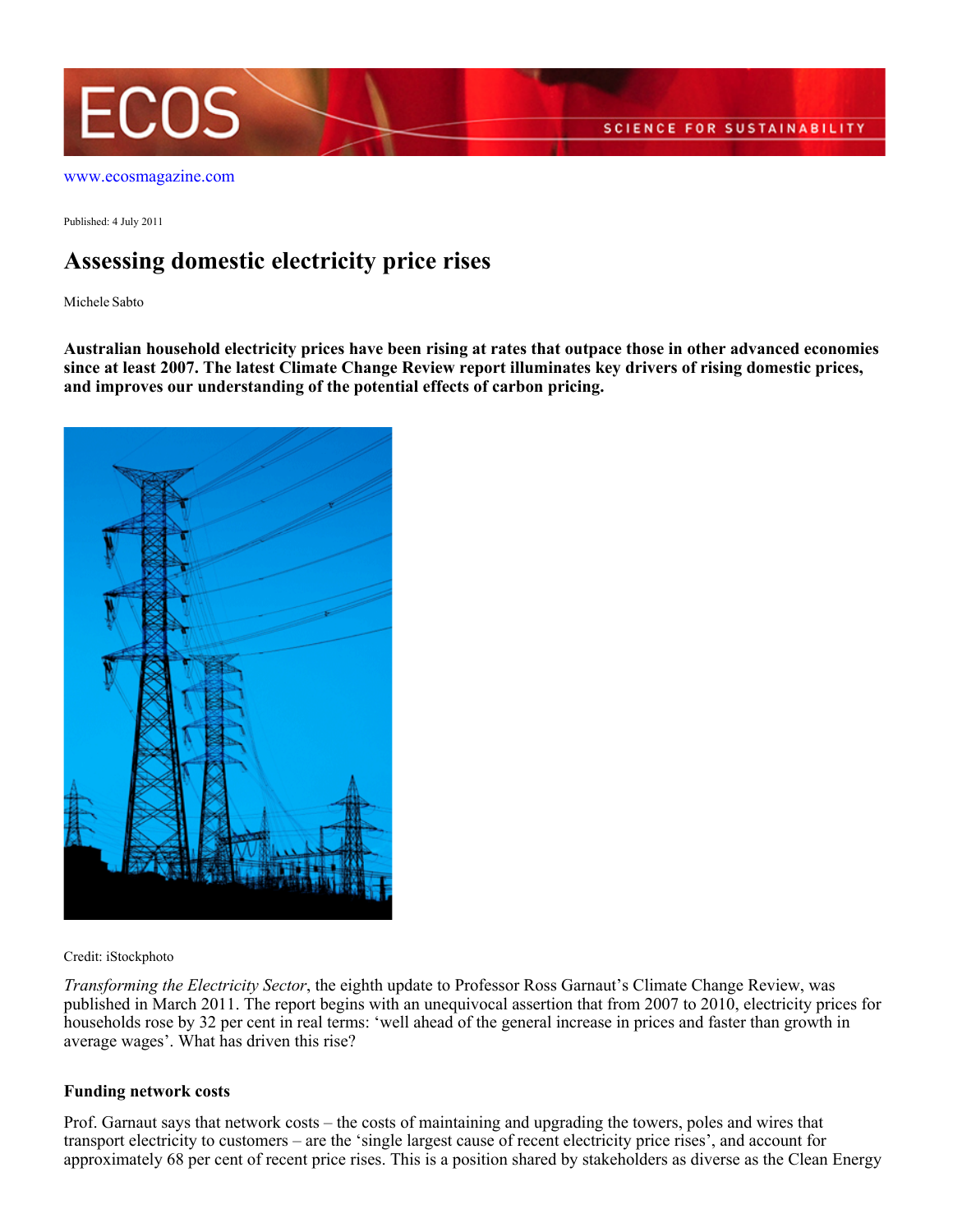Council of Australia and the Energy Supply Association of Australia (ESAA) – the peak industry body in Australia for retail, supply and generation of electricity and natural gas!

According to Prof. Garnaut, most of the network cost rise is due to distribution rather than transmission. Distribution is the lower-voltage wiring that brings power from substations to consumers, whereas transmission refers to the extremely high-voltage metal towers connecting generators to substations. *Transforming the Electricity Sector* reports that this cost trend looks set to continue.

Key to rising network costs has been the need to service increasing numbers of customer connections arising from population growth. This is exacerbated by the trend towards fewer numbers of people per household.2 Prof. Garnaut also points to the continued growth of average household energy demand as another driver. A recent slowdown – possibly from increased energy efficiency measures and use of solar power – has not been enough to reverse the trend. The report reveals that energy consumption associated with electrical appliance use, for example, is increasing at a rate of approximately five per cent a year.

Professor Gerard Ledwich of the Queensland University of Technology believes that Prof. Garnaut has not placed enough emphasis on the relationship between increased use of household energy-intensive appliances and peak demand growth as a factor in increasing network costs.

'Growth in the order of 13 per cent or more per annum in peak load is driving a substantial investment in network build,' he says. 'This peak load is mainly coming from domestic air conditioners. It means that on the hottest day of the year, there is a sudden massive increase in load, and the network has to be built to meet the peak load, even though those air conditioners may only be on one day of the year.'

This growth in peak load is common across all states, but is acute in the southeast corner of Queensland. As Mr Brad Page, CEO of the ESAA explains, this is due to strong population growth combined with changes in house design.

'The traditional Queenslander design, on stilts and with a wide encircling verandah, was suited to the climate,' he says. 'Today's houses tend to be on concrete slabs with no verandahs, shallow roofs and small eaves. So the answer to cooling becomes to put in air conditioners, which tend to get switched on somewhere round 3:00–4:00 pm in summer and go off at 8:00–9:00 pm.'

Mr Page also points to the use of flat-screen TVs. '[These] are more energy hungry than the old cathode ray tube displays, and are coincident in their use with air conditioners,' he says.



Credit: iStockphoto

Experts have been warning for some time of major price impacts from unbridled consumer peak demand outstripping supply capability.<sup>3</sup> It is very costly to build infrastructure just to meet spikes in peak demand, such as on random hot days. Prof. Garnaut argues that in Australia, unlike other developed countries, there has been little effort to change consumer behaviour – known as demand-side management – to discourage peak usage of power through such measures as design policy, differential pricing, smart meters or smart grids (see the story on smart grids in this issue of *Ecos*).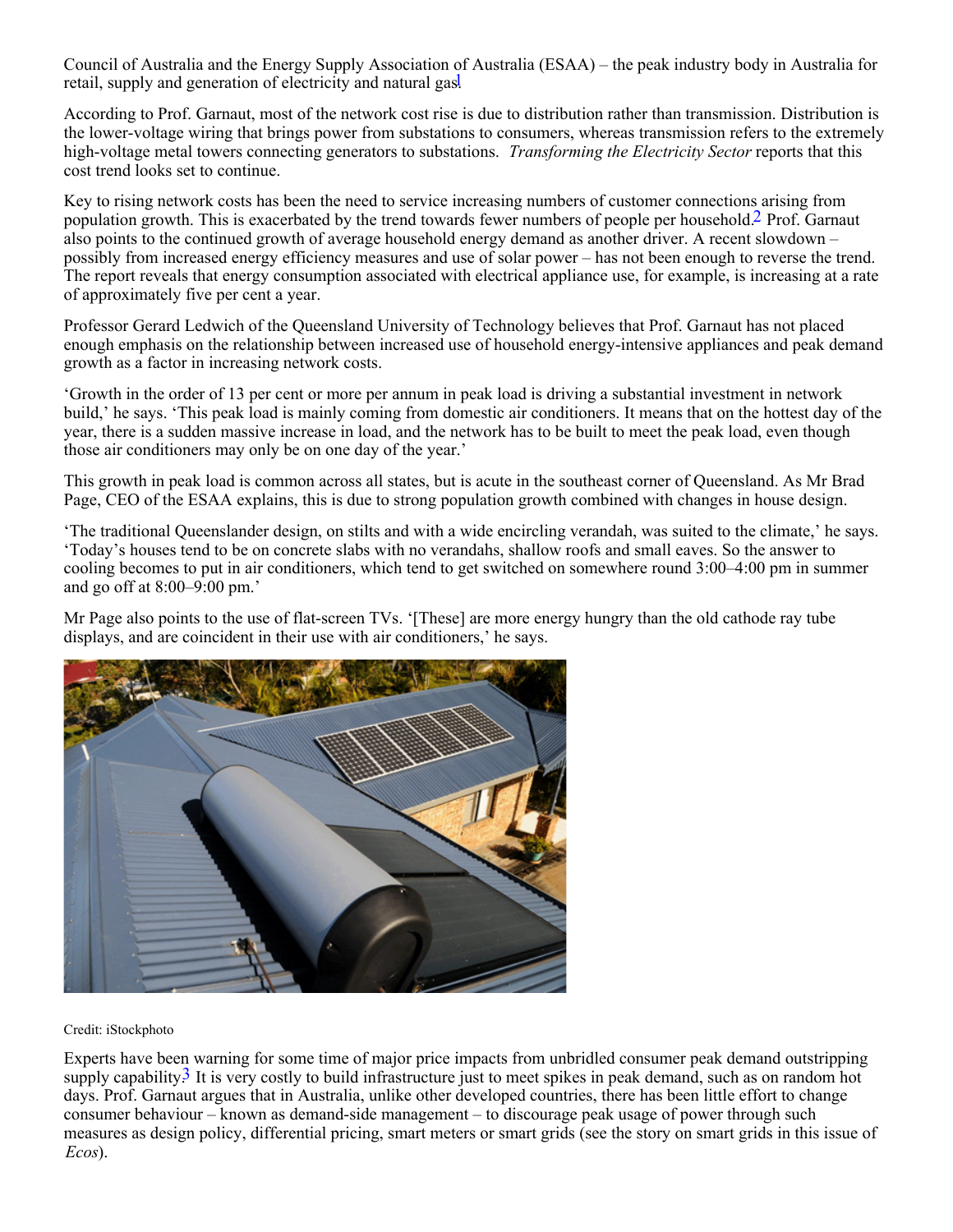Mr Page says the domestic energy future for Australian consumers may, therefore, increasingly involve technology that allows them to be more active in their decisions around consumption. '[For example], you could use a smart phone to remotely cycle your air conditioner differently so that it doesn't use as much energy when you're not at home,' he suggests.

In relation to differential pricing, Mr Page believes that historically, governments have been unwilling to move in this direction, and that leadership on this issue is required.

Replacement of ageing infrastructure is another factor in the network component of recent price rises. As Mr Page points out, the network in Victoria and New South Wales, for example, 'was built between the 1950s and 70s and many of its parts are reaching the end of their useful life'.

Other components of rising network costs are the higher reliability standards for distribution demanded by some states, which require additional capital investment by the network businesses. The technical complexity of increasing domestic and industrial renewable energy feed-in to the grid also requires investment adjustment.

#### **Wholesale and retail costs**

After increasing network costs, wholesale cost price rises – the price of generating the power – make up 19 per cent of recent domestic price increases.

While increased demand, particularly peak demand, is largely responsible, the large-scale renewables component of the renewable energy target (LRET)<sup>4</sup> is also a component. A 2011 report by ROAM Consulting (the ROAM report), which was commissioned by the Clean Energy Council, estimates that by 2020, the LRET will cost between \$48 and \$68 per household per annum, with the final figure being affected to some extent by a carbon price.

Finally, Prof. Garnaut estimates that 14 per cent of the overall price increase is due to customer retail service and related costs. This includes the operating costs of retail power businesses such as IT systems, billing, marketing and call centres, and their margins, typically constituting 4–7 per cent of retail tariffs.

## **Carbon price effect on bills**

Assessments of the relative impact of carbon pricing on domestic electricity prices vary widely. The ROAM report maps percentage increase in total retail costs against two different carbon price settings: the first targets a 5 per cent emissions reduction (referred to as a –5 per cent carbon price trajectory); the second targets a 15 per cent emissions reduction (referred to as a –15 per cent carbon price trajectory). The report concludes that 'although wholesale electricity prices increase by a relatively large amount when carbon pricing is introduced, wholesale electricity costs constitute a relatively small proportion of total retail costs. Therefore the percentage increase in total retail costs due to carbon pricing is relatively small. In 2014 costs increase 9 per cent to 12 per cent in the case of a –5 per cent carbon price trajectory, or 13 per cent to 17 per cent in the case of a –15 per cent carbon price trajectory. In 2020 total retail costs increase 11 per cent to 18 per cent in the case of a –5 per cent carbon price trajectory, or 16 per cent to 24 per cent in the case of a –15 per cent carbon price trajectory.'

The electricity supply industry is not so sanguine. Mr Page says that 'network costs are "lumpy": while they may jump suddenly, they then ease off again after the big investments have been made. Carbon pricing is not like that; it will increase faster than CPI for as far into the future as can be seen, even during fixed-pricing of carbon, and so it becomes a larger and larger impost year on year.'

Like the Clean Energy Council, Prof. Garnaut believes that the increase in electricity prices that will be attributable to carbon pricing will be relatively small compared to other price-increase drivers. However, he warns that low-income households that spend a higher proportion of their income on electricity will be disproportionately affected. Prof Garnaut has recommended that carbon tax revenues support those households.

Given the complexity of Australia's multi-state energy supply network, analysis of the eventual impact of carbon pricing on electricity bills will continue. The average consumer must, for now, adapt: hoping their higher charges result in both sustainable peak demand infrastructure and stricter demand side management processes. A positive is that consumers have little choice but to be more energy – and carbon – efficient.

More information

Professor Ross Garnaut, *Transforming the electricity sector*, Climate Change Review Update 8, [tinyurl.com/garnaut-review8](http://tinyurl.com/garnaut-review8)